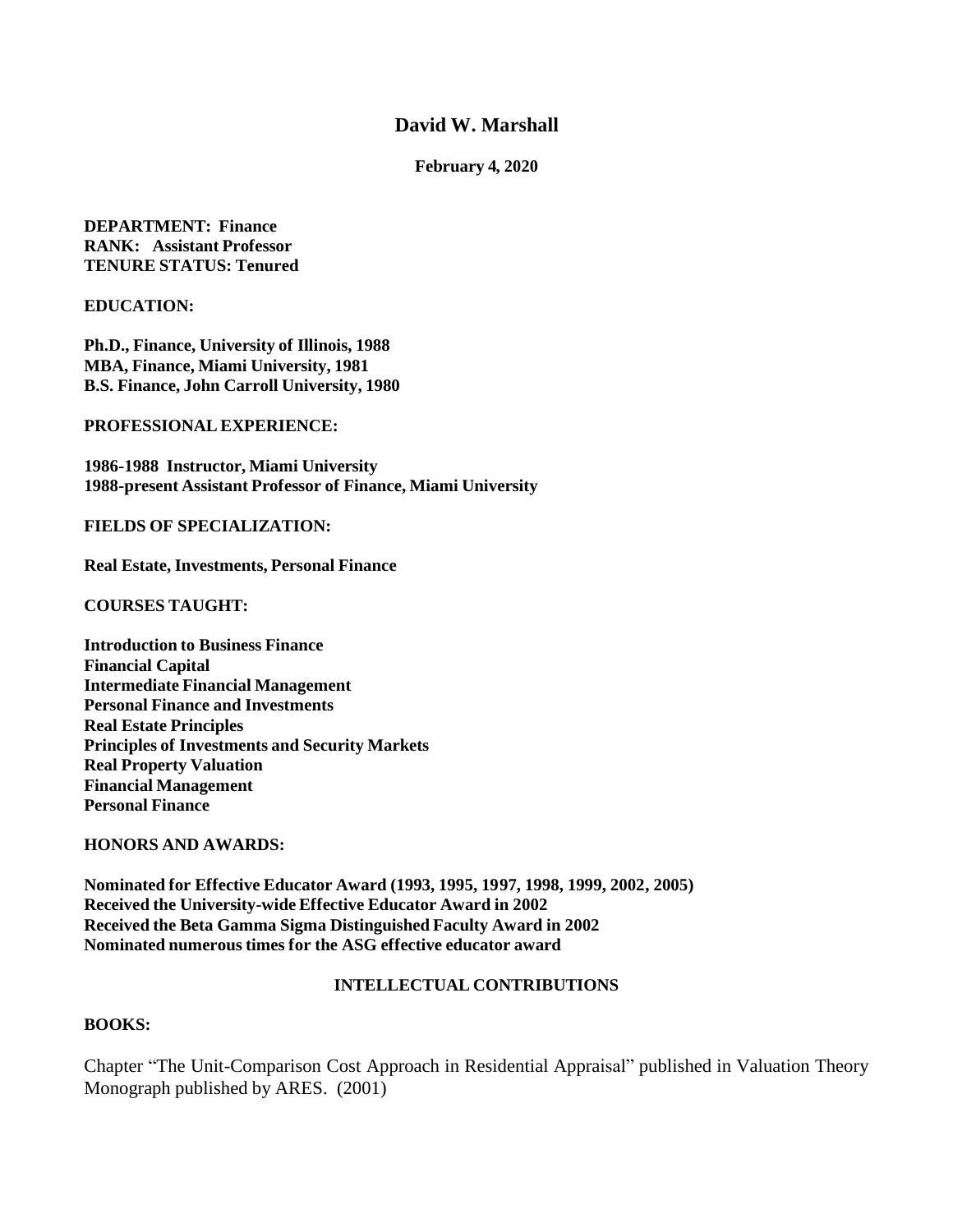# **JOURNAL ARTICLES:**

(NR,B) "Hedging Mortgage Portfolios With Options on Futures," (co-authored) *Illinois Business Review*, 1985.

(R,B) "Market Share in the Real Estate Brokerage Industry" (Peter F. Colwell, David W. Marshall) *American Real Estate and Urban Economics Association Journal* , Vol. 14, No. 4, 1986 (pages 583- 599).

(R,B) "A Comparison of Conventional and Rate Reduction Option Mortgages" (Ray Gorman, Jim Kehr, David W. Marshall) *Housing Finance Review*, Vol. 8, No. 3, 1989 (pages 175-185).

(NR,A) "An Update on the Refinancing Decision" *The Appraisal Review* , Vol. 46, 1992 (pages 1-9).

(R,A) "U.S. Savings Bonds: Still Crazy After All These Years" (Paul S. Marshall, David W. Marshall) *Journal of the American Society of CLU and ChFC* Vol. 46, No. 3, 1992 (pages 42-50).

(NR,A) "The Influence of Property Characteristics on Rents" *The Appraisal Review* , Vol. 47, 1993 (pages 21-34).

# **WORKING PAPERS:**

"Home Mortgage Prepayment: The Better Roth IRA?" *Journal of Financial Service Professionals* (with Mark Cross and Saul Adelman) Vol. 63, No. 4 (July, 2009) pp.36-48.

"The Negative Impact on Social Security Retirement Benefits versus the Tax Savings of Section 125 Flexible Spending Account Contributions." (co-authored with Saul Adelman and Mark Cross) Journal of Financial Service Professionals. March, 2007.

(NR,B) "The Pricing of Mortgage Characteristics and Consumer Choice in the Mortgage Market" Office of Real Estate Research, University of Illinois. Paper #71 (March, 1989).

(NR,A) "Market Share in the Real Estate Brokerage Industry," (co-authored). Office of Real Estate Research, University of Illinois. Number 19 (November, 1985).

(NR,B) "The Theory and Application of Cost Functions in Real Estate Appraisal," Office of Real Estate Research, University of Illinois. Occasional Paper #4 (September, 1983).

## **PROCEEDINGS FROM SCHOLARLY AND PROFESSIONAL MEETINGS:**

**CASES:**

**BOOK REVIEWS:**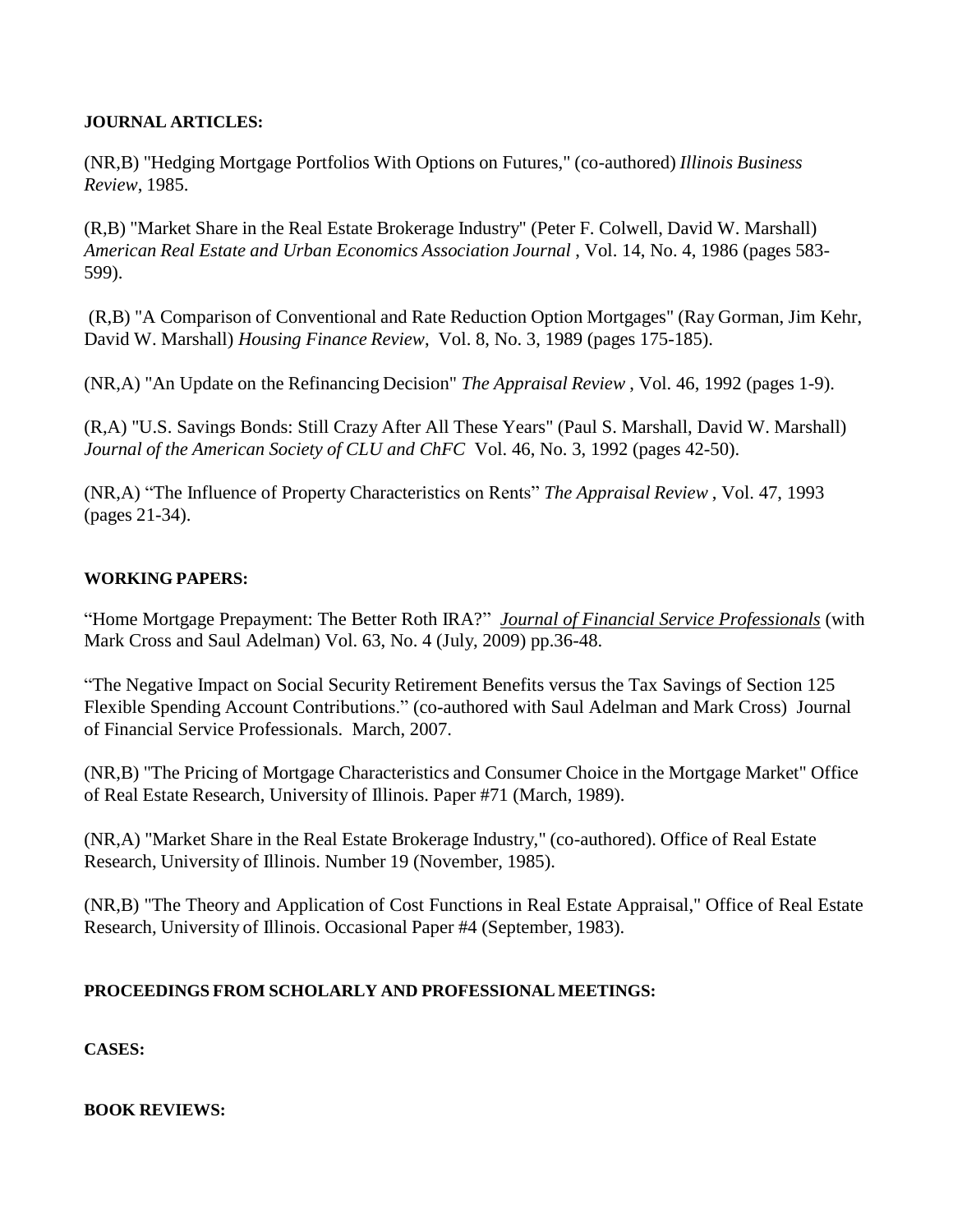# **OTHER INTELLECTUAL CONTRIBUTIONS (e.g., INSTRUCTIONALSOFTWARE):**

"The Loan Arranger." This computer program helped guide the user decide between a fixed-rate and adjustable-rate mortgage by thoroughly analyzing various possible interest rate scenarios. It also advised on the refinancing decision. (1984)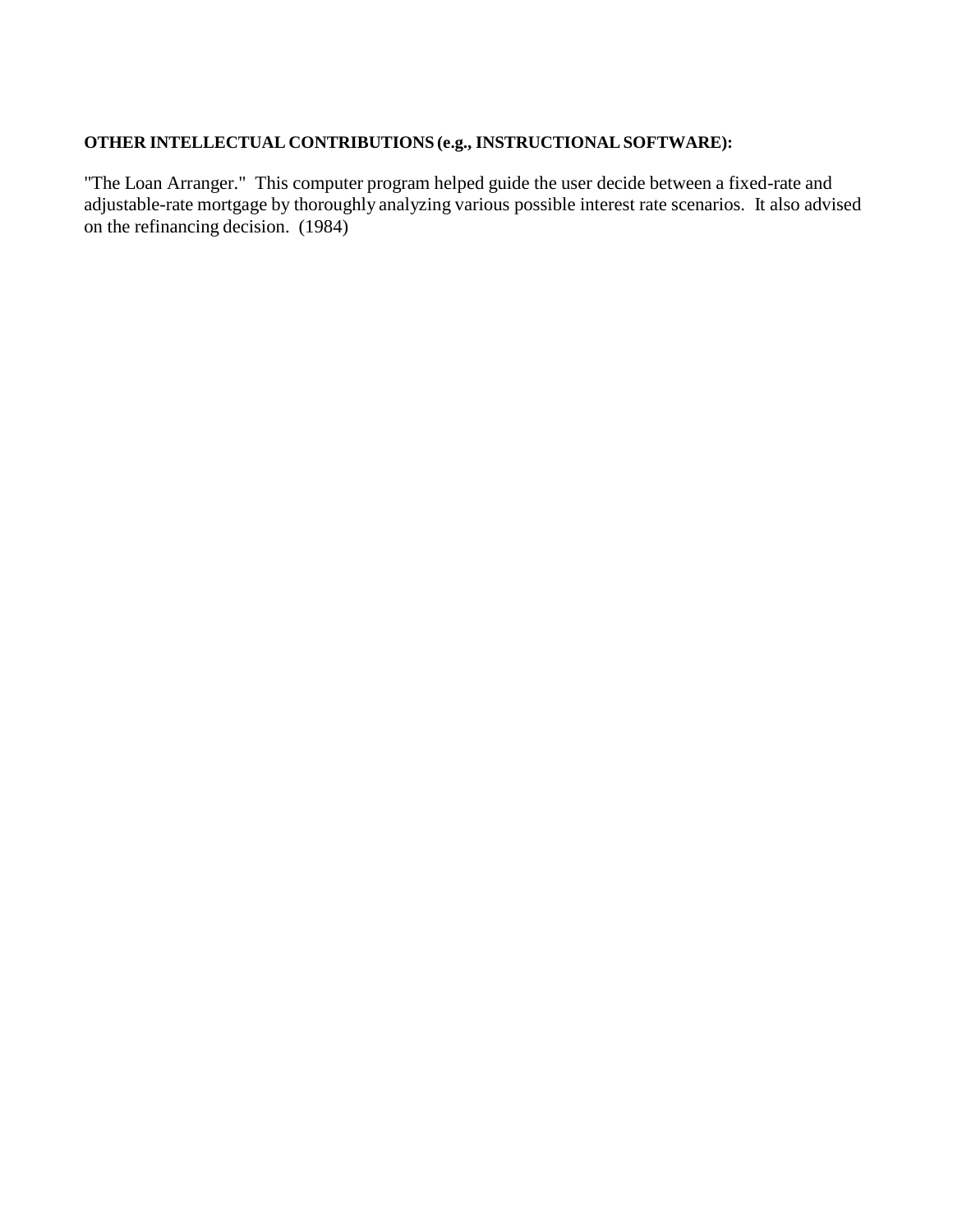# **PRESENTATIONS AT PROFESSIONAL MEETINGS AND OTHER ORGANIZATIONS:**

# **External**

"An Update on the Refinancing Decision," Presented at the annual meeting of the American Real Estate Society in Sarasota, Florida. April, 1991.

"The Major Determinants of Rent for Student Housing." Presented at the annual meeting of the American Real Estate Society in Sarasota, Apr., 1991.

"Price Level Adjusted Mortgage: One Solution to Our Housing Woes." Presented at the annual meeting of the American Real Estate Society in Sarasota, Apr., 1991.

"The Influence of Property Characteristics on Apartment Rents." Presented at the annual meeting of the Financial Management Association in Orlando, Oct., 1990.

"Series EE Savings Bonds: You Need to Know the Rules." Presented at the annual meeting of the Academy of Financial Services in Boston, Oct., 1989.

"An Analysis of the Reduction Option Loan and the Rate Improvement Mortgage" (co-authored). Presented at the annual meeting of the Academy of Financial Services in New Orleans, Oct., 1988.

"The Price of Mortgage Rate Variability" (co-authored). Presented at the annual meeting of the Academy of Financial Services in Las Vegas, Oct., 1987.

"Mortgage Rates, Terms, and Borrower Characteristics" (co-authored) Presented at the annual meeting of the American Real Estate and Urban Economics Association in New Orleans, Dec., 1986.

## **Internal**

# **PROFESSIONAL ACTIVITIES**

## **PROFESSIONAL ASSOCIATIONS (AND OFFICES HELD, WITH DATES):**

Academy of Financial Services American Real Estate Society Financial Management Association American Real Estate and Urban Economics Association

## **EDITORIAL RESPONSIBILITIES:**